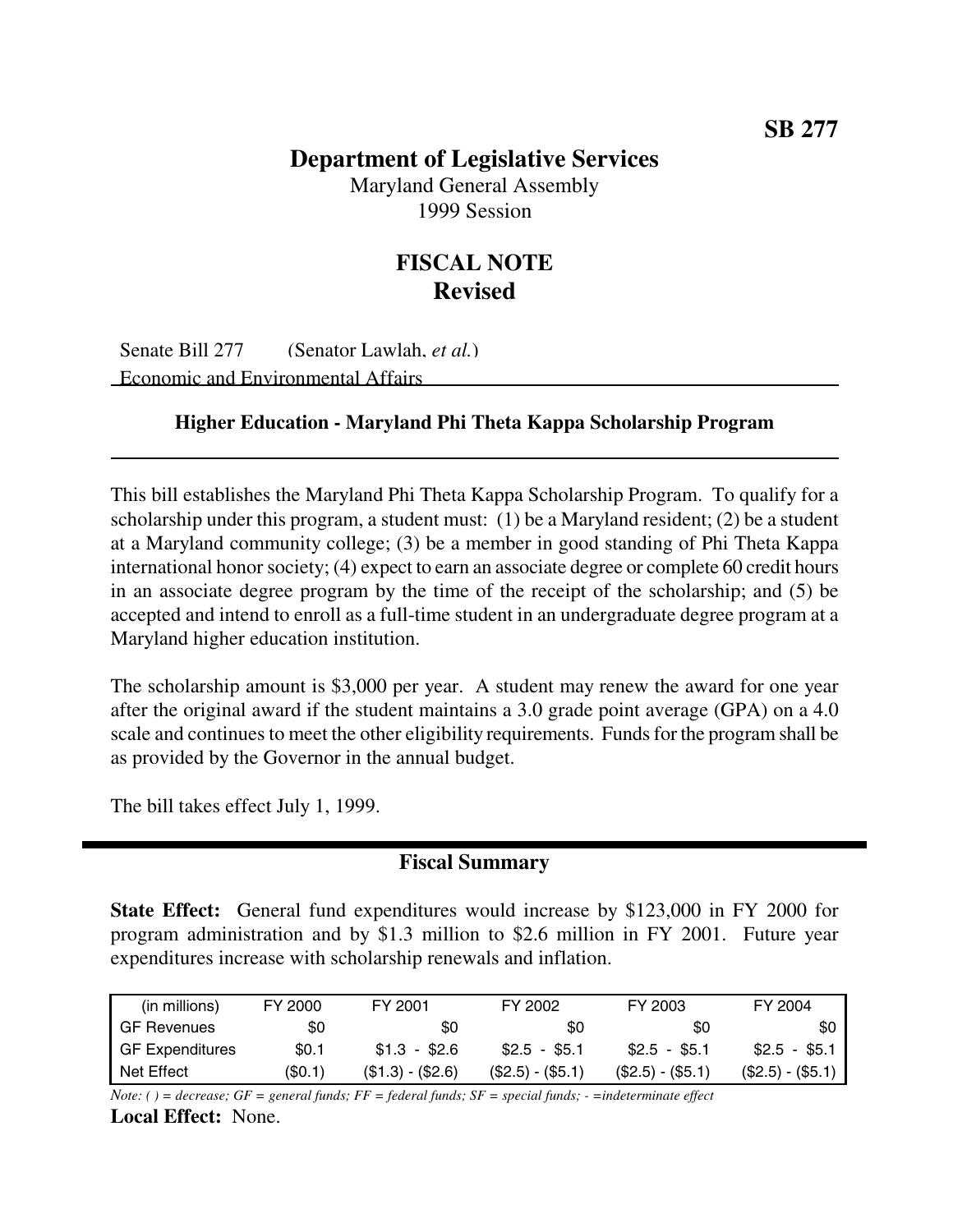**Small Business Effect:** None.

## **Fiscal Analysis**

**Background:** Phi Theta Kappa is an honors program for outstanding community college students.

### **State Expenditures:**

#### *Scholarship Awards*

The national Phi Theta Kappa headquarters advises that the numbers of students inducted into Phi Theta Kappa in Maryland during the five-year period from school year 1993-94 through school year 1997-98 were as follows:

| School Year    | 93-94 | 94-95 | 95-96 | 96-97 | 97-98 |
|----------------|-------|-------|-------|-------|-------|
| # of Inductees | 1.366 | 1,543 | 1,706 | 1,678 | 1,619 |

Headquarters further advises that, nationwide, 91% of Phi Theta Kappa inductees express an intention to ultimately transfer to a four-year institution.

Neither the Phi Theta Kappa headquarters nor any known Maryland agency or organization tracks the academic status of Maryland Phi Theta Kappa members as a group subsequent to induction (except that members must maintain a 3.5 GPA to keep their memberships). Therefore, insufficient information exists upon which can be derived a precise, reliable estimate of the numbers of students who would take advantage of the scholarship program proposed by the bill. However, based upon information provided by Maryland Higher Education Commission, Maryland Association of CommunityColleges, and Phi Theta Kappa Headquarters, Legislative Services estimates that between 423 and 846 new students would accept Phi Theta Kappa scholarships each year.

Assuming that all scholarship recipients would maintain 3.0 GPAs for the two years after transfer to four-year institutions, scholarship expenditures would be as shown below:

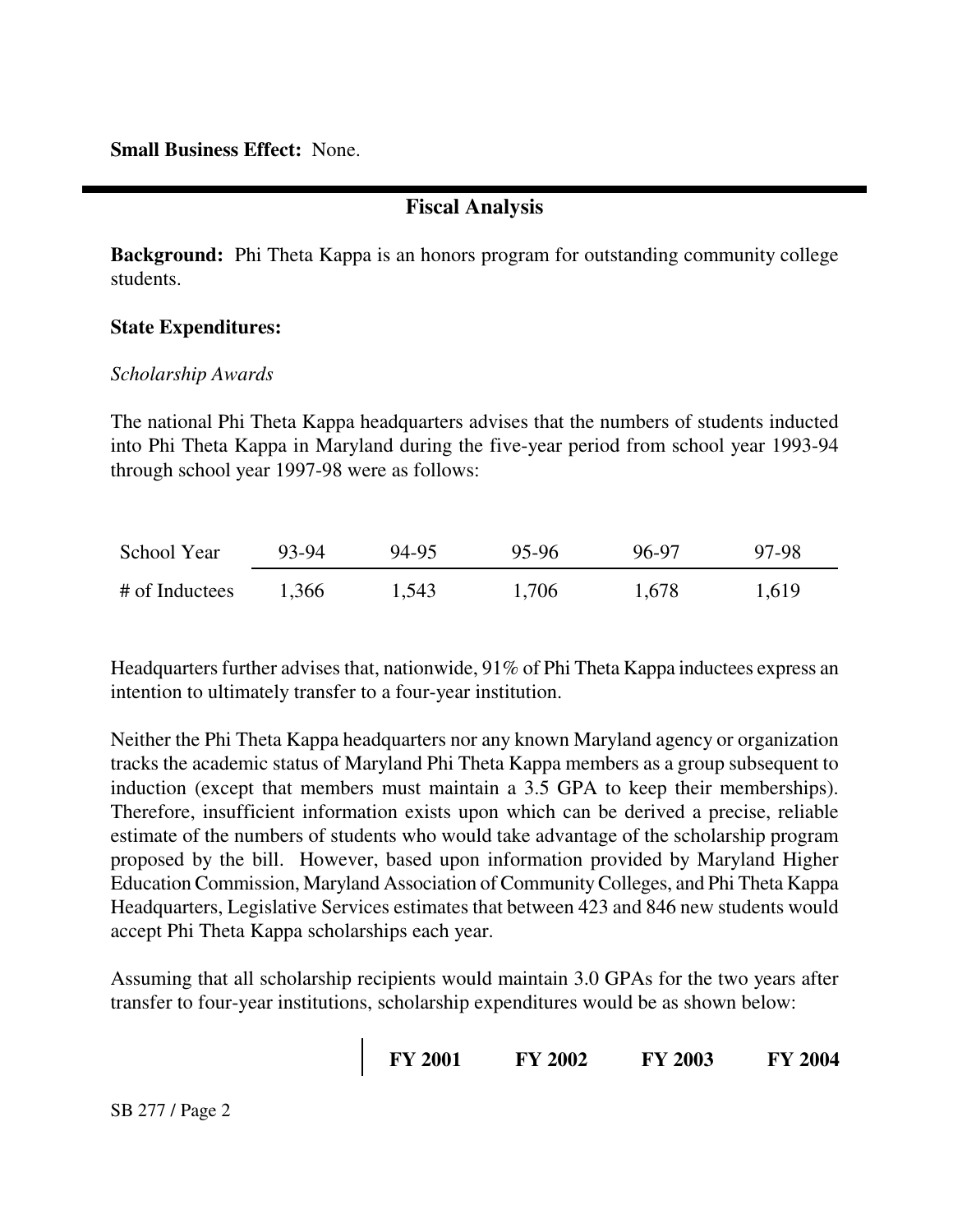|                                 | <b>FY 2001</b>                | <b>FY 2002</b>                | <b>FY 2003</b>                | <b>FY 2004</b>                |
|---------------------------------|-------------------------------|-------------------------------|-------------------------------|-------------------------------|
| Juniors (New Awards)            | $423 - 846$                   | $423 - 846$                   | $423 - 846$                   | $423 - 846$                   |
| Seniors (Renewal Awards)        | $\theta$                      | $423 - 846$                   | $423 - 846$                   | $423 - 846$                   |
| <b>Total Number of Students</b> | $423 - 846$                   | $846 - 1,692$                 | $846 - 1,692$                 | $846 - 1,692$                 |
| <b>Grant Amount</b>             | \$3,000                       | \$3,000                       | \$3,000                       | \$3,000                       |
| <b>Total Cost of Awards</b>     | $$1,269,000 -$<br>\$2,538,000 | $$2,538,000 -$<br>\$5,076,000 | $$2,538,000 -$<br>\$5,076,000 | $$2,538,000 -$<br>\$5,076,000 |

#### *Administrative Expenses*

Administrative expenses for the program are estimated at \$122,945 for fiscal 2000. A portion of these funds would be used to hire one full-time program specialist to administer the program. The \$122,945 includes salary, fringe benefits, computer system enhancements, office equipment, supplies, and consumer information and marketing. The salary estimate for the program specialist reflects a 90-day start-up delay, while the other expenditure items reflect the July 1 effective date. Future year expenditures reflect (1) full salary with 3.5% annual increases and 3% employee turnover; and (2) 1% annual increases in ongoing operating expenses.

|                                       | <b>FY 1999</b> | <b>FY 2000</b> |
|---------------------------------------|----------------|----------------|
| Salary and Fringe Benefits            | \$27,769       | \$37,244       |
| <b>Computer System Enhancement</b>    | 55,586         |                |
| Office Equipment and Supplies         | 4,590          | 121            |
| <b>Consumer Information/Marketing</b> | 35,000         | 10,379         |
| <b>Total</b>                          | \$122,945      | \$47,744       |